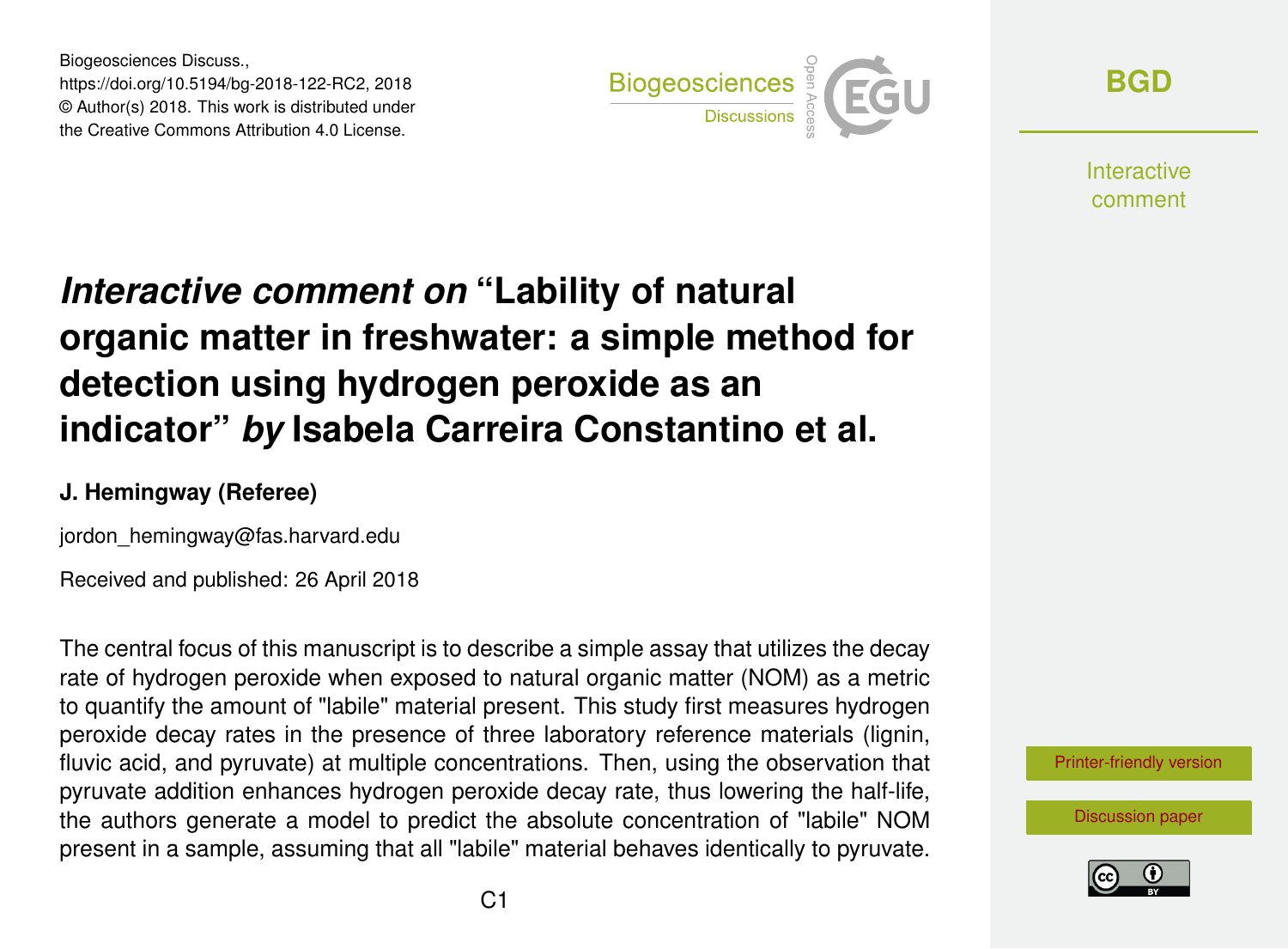All remaining NOM is considered "recalcitrant." This assay is then applied natural samples that have been enriched with the three laboratory reference materials, as well as time-series samples collected from a nearby river.

I have a number of issues with this study, beginning with the overall experimental design and the separation of NOM into "labile" and "recalcitrant" pools. As I understand it, the logic of this experimentation is as follows: (i) choose three reference materials to see if HOOH decays more quickly in their presence, (ii) observe this to be true in the case of pyruvate, (iii) quantify HOOH decay as a function of pyruvate concentration, (iv) assume that pyruvate behaves identically to "labile" NOM, and (v) apply this quantitative relationship to natural samples. I find this logic to be somewhat flawed or, at least, justification is incomplete. For example, why should "labile" NOM in the environment, which presumably contains a complex mixture of compounds and function groups, promote HOOH decay with the exact same kinetic rate constant as pyruvate? Does this imply that only "pyruvate-like" compounds (i.e. those with a ketone and/or carboxylic acid function group) are "labile"? In contrast, it has been shown that dissolved lignin can actually decay quite quickly when exposed to uv light (e.g. Spencer et al. 2009 *JGR*). Additionally, it has been shown that highly condensed aromatic and aliphatic organic substrate is rapidly consumed by heterotrophic microbial communities (e.g. Petsch et al. 2001 *Science*; Hemingway et al. 2018 *Science*). However, according to the experimental design of this study, NOM in both of these cases would be considered "recalcitrant."

This makes me wonder what exactly is meant by "labile" and "recalcitrant." Do these terms refer to the bioavailability of NOM and, if so, why were no incubation experiments done to validate that material promoting rapid HOOH decay is actually consumed quickly by heterotrophic communities? (this is certainly true for pyruvate, but what about natural samples?) Or do these terms refer to lability *with respect to reactive oxygen species* and, if so, how would this translate to bioavailability and persistence in the environment?

## **[BGD](https://www.biogeosciences-discuss.net/)**

Interactive comment

[Printer-friendly version](https://www.biogeosciences-discuss.net/bg-2018-122/bg-2018-122-RC2-print.pdf)

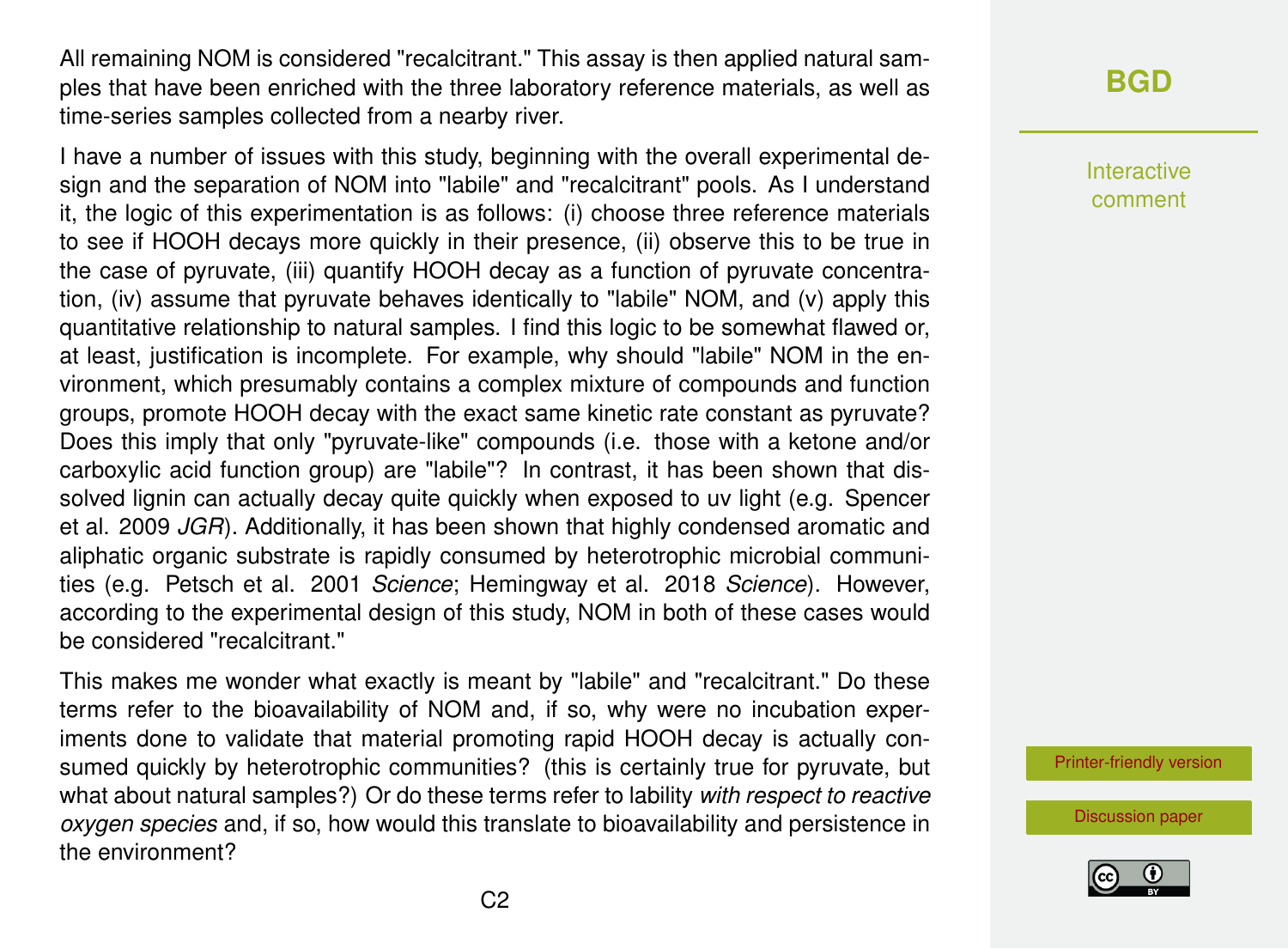Additionally, I find the kinetics of these experiments to be poorly described and poorly justified. Most importantly, I am left wondering why the kinetic order of HOOH decay depends on the chemical composition of OM added (i.e. described as zero-order for fluvic acid and lignin but first-order for pyruvate). For example, for the pyruvate case, is HOOH decay first-order with respect to itself, with respect to pyruvate concentration, or both? As this manuscript is written, I *think* the authors treat this as first-order with respect to itself, but this was not tested. Why was an experiment not done in which the NOM concentration was held constant and initial HOOH concentration was varied? This would easily show the reaction order with respect to HOOH concentration (see, for example, Follett et al. 2014 *PNAS* or Hemingway et al. 2017 *Biogeosciences* for mathematical treatment of these results).

If I am interpreting this correctly, then why would HOOH decay be first-order with respect to itself when pyruvate is added but zero-order with respect to itself when lignin or fluvic acid is added? How could this be translated to a natural sample that contains a complex mixture of compounds? Reaction order would need to be known *a priori*. Rather, it seems to me like a more reasonable kinetic model would be one that is zeroorder with respect to HOOH concentration and first-order with respect to oxidizable functional groups present in NOM (although the abovementioned test would need to be performed to validate this). If this is true, then HOOH decay could be described as something like:

$$
\frac{d[\text{HOOH}]}{dt} = -k_0 - k_1[\text{NOM}] \tag{1}
$$

where  $k_0$  is the "intrinsic" zero-order decay rate without NOM present (termed "control" throughout this manuscript) and  $k_1$  describes the additional HOOH decay promoted by the presences of NOM and is dependent on NOM chemical composition. This would result in a HOOH half-life that scales inversely with NOM concentration (i.e.  $t_{1/2} \propto 1/[\text{NOM}]$ ). This relationship fits the data reported in Table 1 significantly better

## **[BGD](https://www.biogeosciences-discuss.net/)**

Interactive comment

[Printer-friendly version](https://www.biogeosciences-discuss.net/bg-2018-122/bg-2018-122-RC2-print.pdf)

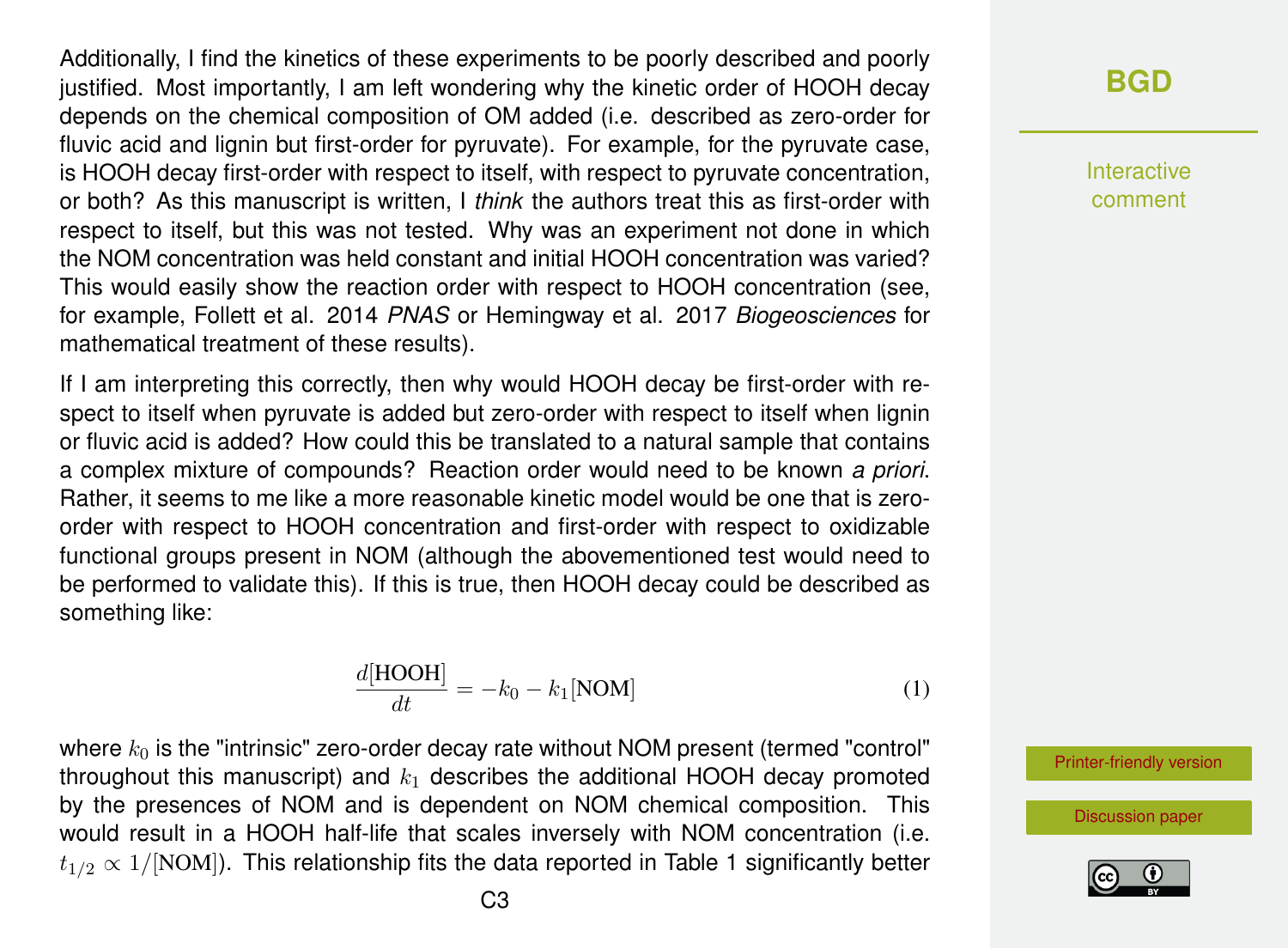than does the model described in Fig. 2 and Eq. 1-2.

Of course, the model I describe here might not be the best one to describe these data, but as this manuscript is currently written I'm not convinced that it's any worse than the model presented in the text. I recommend the authors provide a sound, theoretical justification for their choice of kinetic model and include a mathematical derivation starting from first principles, in addition to the results of any test experiments needed to verify their choices.

Unfortunately, these issues preclude me from recommending publication of this manuscript without a significant overhaul of the experimental design and data interpretation. I would first recommend that the authors reconsider NOM decay dynamics and move away from the simple idea that some material is "labile" while other material is "recalcitrant." Organic matter decay is now known to be an incredibly complex, dynamic process that depends on heterotroph community composition, interaction with minerals and particles, light, temperature, etc. in addition to chemical composition (see, for example, Schmidt et al. 2011 *Nature* for review). The interpretation taken here – i.e. that decay is solely a function of chemical composition and that compounds can be pooled into labile and recalcitrant fractions – is an outdated one.

This isn't to say that the assay described in this manuscript doesn't have potential – it might. However, hydrogen peroxide decay rates can only speak to the chemical composition of organic matter, which is not the same as lability. I suspect that hydrogen peroxide will decay faster in systems with a higher concentration of carboxylic acids (via formation of peroxyacids) and ketones (via the Baeyer-Villiger oxidation and similar reactions). This seems to be validated by the pyruvate experiments, as pyruvate contains both a carboxylic acid and a ketone. If this is true, then this assay might be useful for describing, in a general sense, the chemical composition of NOM functional groups. However, this would require significantly more validation before being used in environmental samples (e.g. by comparing hydrogen peroxide decay rates with  ${}^{1}$ H and  $13<sup>C</sup>$  NMR). I believe that this is outside the scope of this manuscript as it is currently

## **[BGD](https://www.biogeosciences-discuss.net/)**

Interactive comment

[Printer-friendly version](https://www.biogeosciences-discuss.net/bg-2018-122/bg-2018-122-RC2-print.pdf)